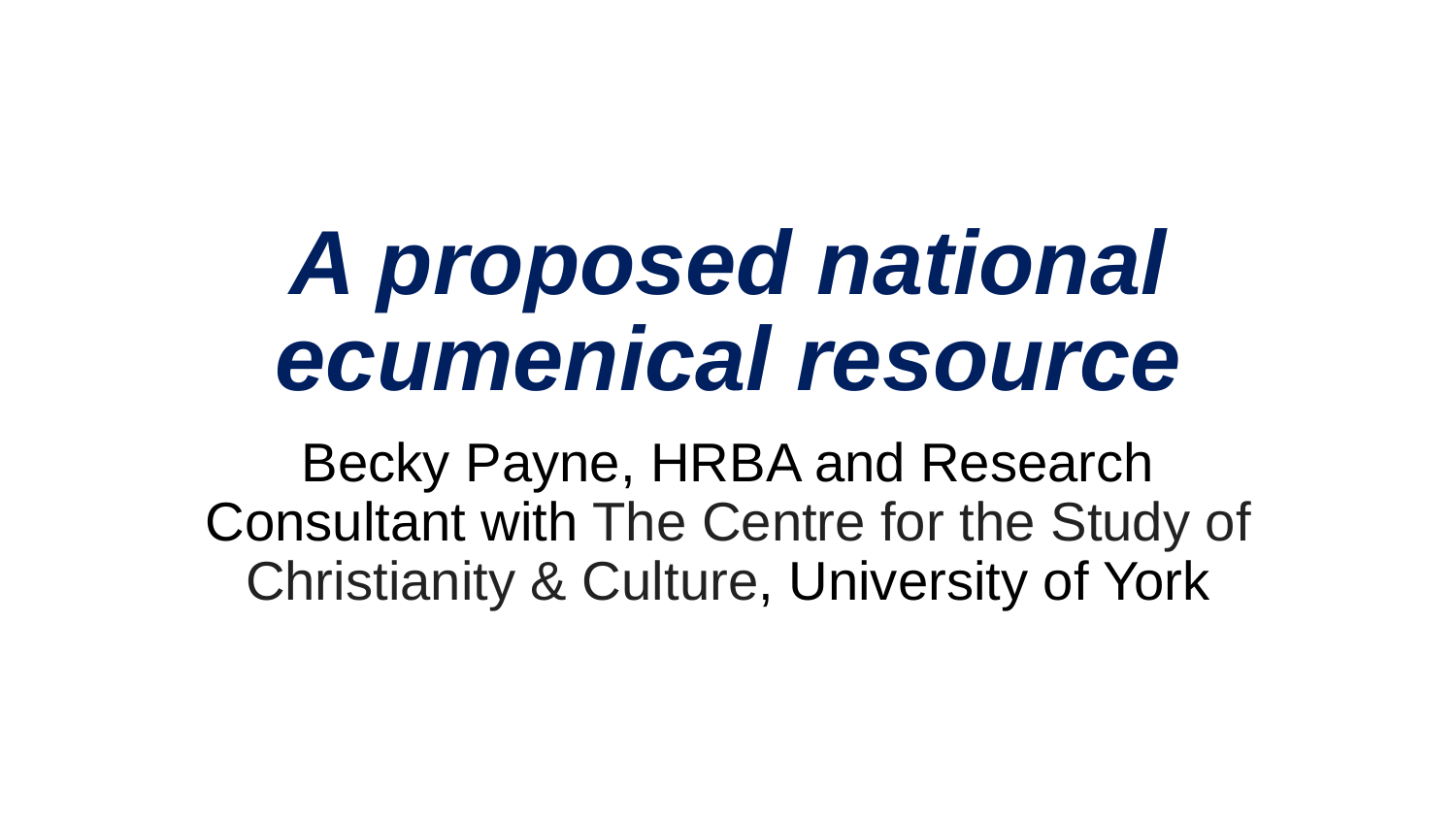## **CHURCHES, COVID-19, & COMMUNITIES** *Experiences, Needs, Supporting Recovery*

Centre for the Study of Christianity & Culture University of York March 2021

**<https://churchesandcovid.org/>**

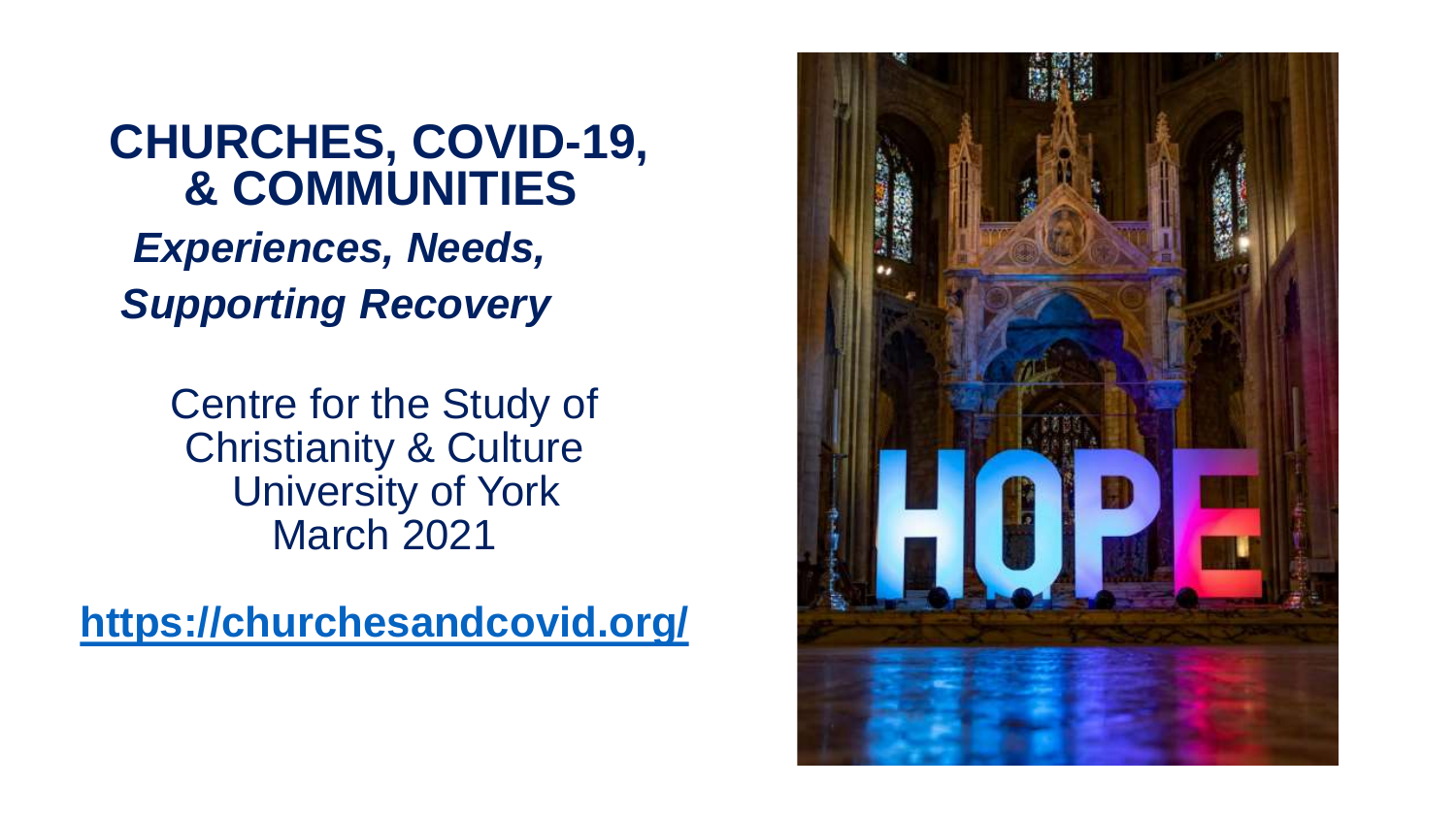**360**° **CHURCH RESOURCE HUB** *Mission Ministry Community Buildings* 

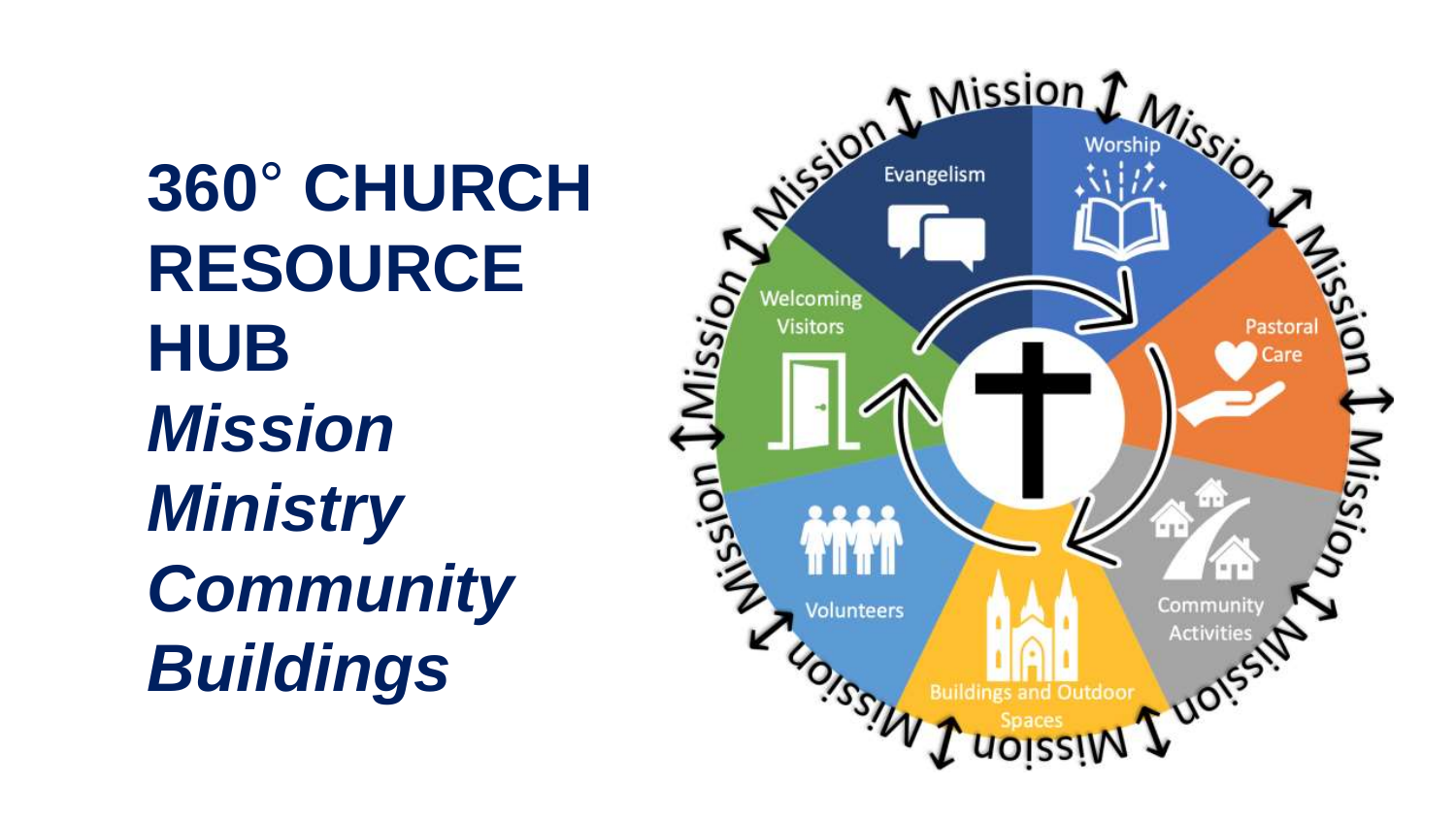## **Summary of 360° web resource project**

•

- To build on the *'Crossing the Threshold'* toolkit and other resources to create **a UK wide ecumenical online portal** which provides key information and support and signposts other sources of help
- To consolidate **existing knowledge and practice** as tried and tested by churches 'like you' and pass it on in a straightforward and easily understandable format.
- **To equip churches** who want **to open up their buildings more**  and to increase their outreach, provision of activities and care for their local communities and thus enhance their resilience.
- To **build confidence and expertise** by offering step by step pathways (with handholding!) to help churches review where they are and work out where they want to be.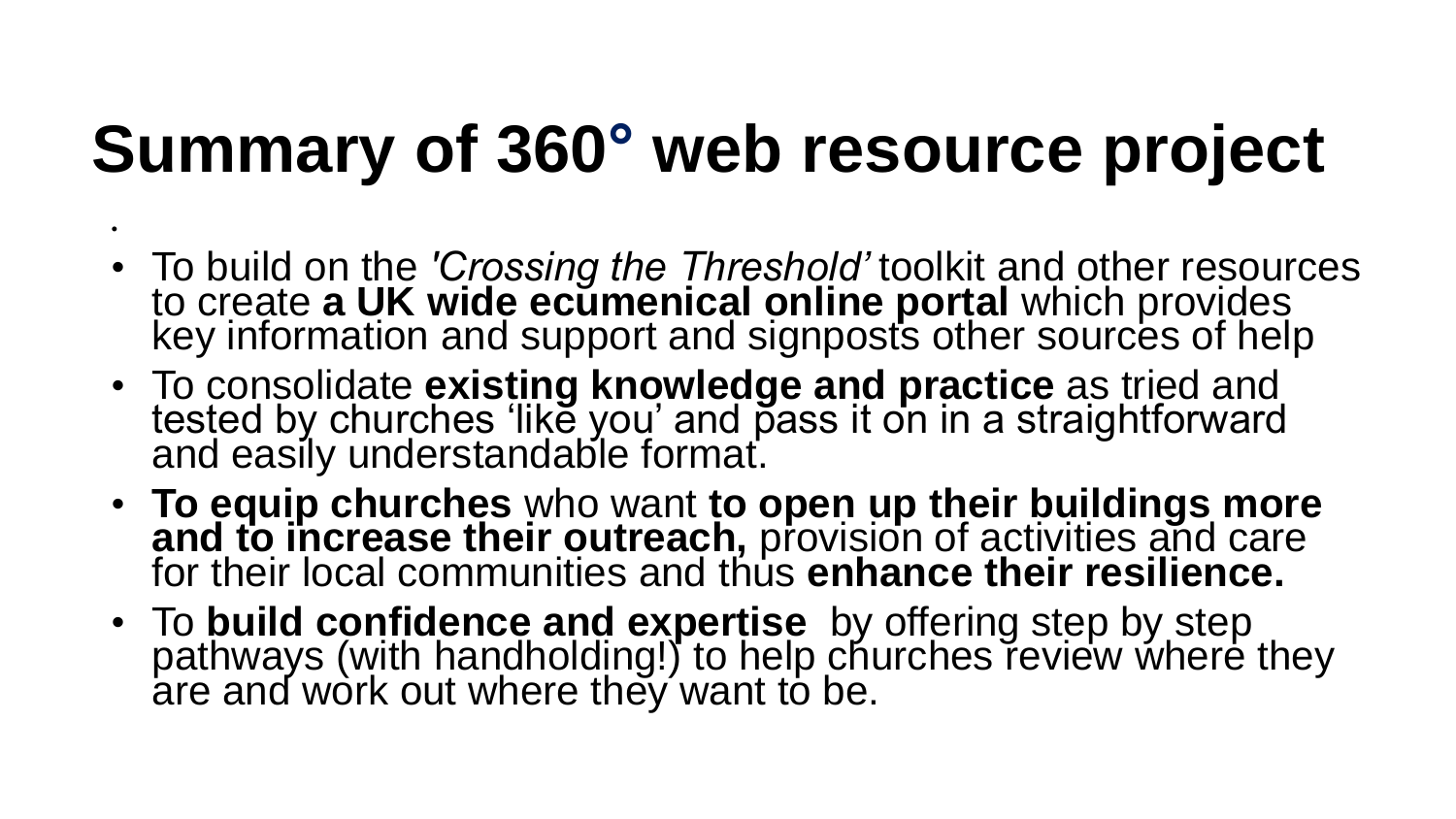It is **not** about creating a new organisation or writing new guidance where this already exists but about collaboration and signposting the best resources